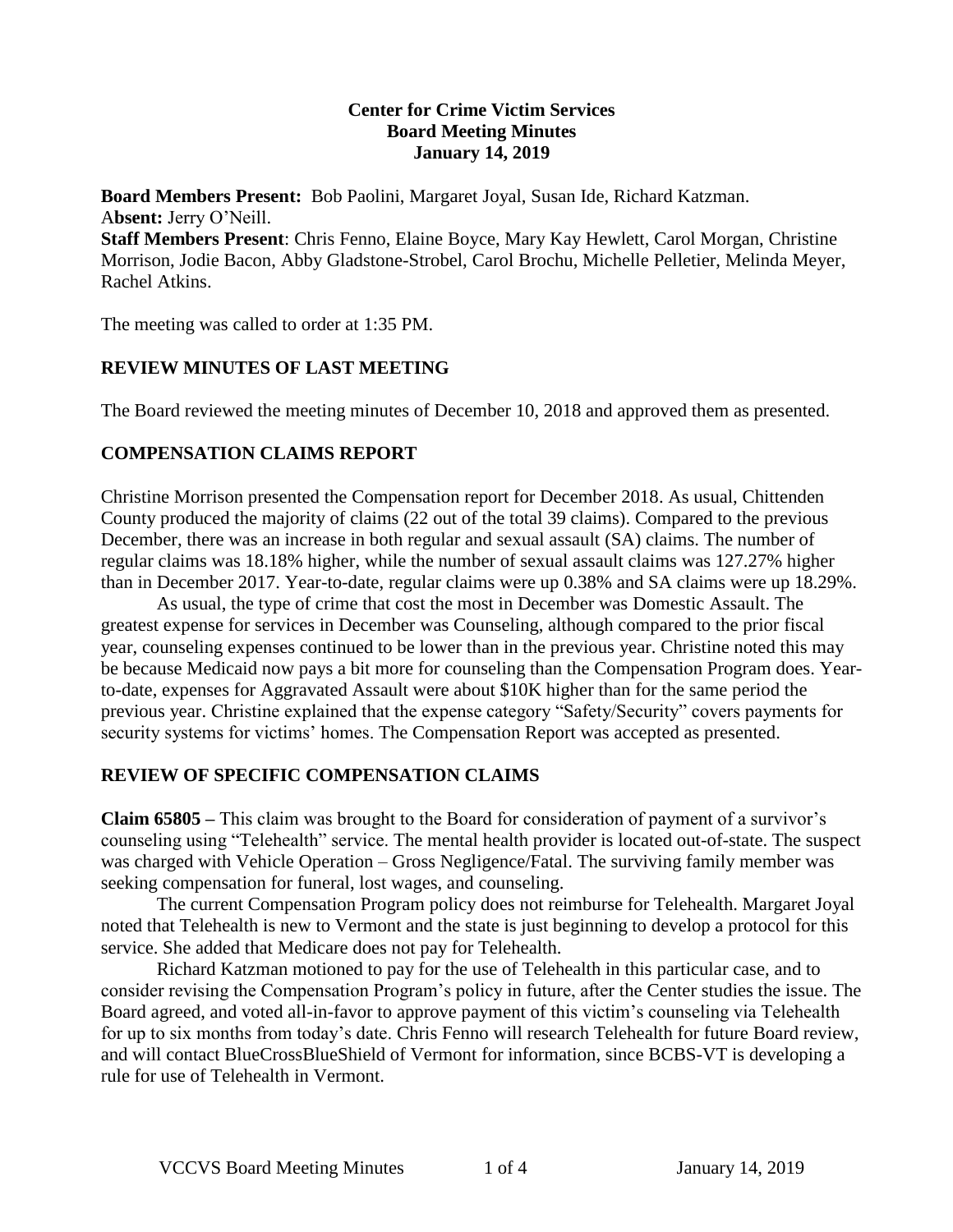**Claim 65257 –** Compensation staff gave a brief update on this claim, which had been reviewed at the December 10, 2018 meeting and approved at that time for payment of additional travel expenses of up to \$2,048.52 above the program's cap. Staff advised that the additional travel expenses had now been paid and totaled less than the amount approved by the Board.

**Claim 66035 –** The Board resumed discussion of this claim, which had been tabled at the Dec. 10, 2018 meeting, pending further information. The Board was asked to determine the eligibility of payment for pecuniary losses the victim sustained as a result of a crime which occurred before July 1, 1987, but which is being currently investigated at the time of application. The applicant was seeking compensation for counseling, lost wages, and medical expenses. Jodie Bacon advised that the victim had received a \$5K settlement in 1993 or 1994 but does not have much documentation and many of her providers from that time are no longer in business. Documentation to support any expenses is required for compensation, but this victim doesn't have much documentation. The victim has submitted medical bills for compensation and is requesting counseling, which would be difficult for her to afford without assistance. Per statute, because the case is currently being investigated, the Compensation Program is allowed to consider the claim. Staff advised that law enforcement has signed-off that there is probable cause in this case.

Carol Morgan asked for Board guidance on the following regarding this case:

- 1. What is the date upon which the Compensation Program may begin to reimburse this victim for losses, pursuant to 5353(i)? ANSWER: The Board voted all-in-favor that the Compensation Program can consider payment of crime-related losses from the date the program received the application, forward.
- 2. Would the Board be willing to waive the subrogation requirement if this victim received a past settlement?

ANSWER: The Board voted all-in-favor to waive settlements received only in cases where the settlement was \$5,000.00 or less. If a settlement received was more than \$5,000.00 the Compensation Program will proceed per their regular subrogation process.

3. Would the Board consider paying for travel expenses to a restorative justice event on the victim's compensation claim? ANSWER: During discussion, Chris Fenno advised that it would not be necessary to pay for such travel through a victim's compensation claim because grant money will be available for this purpose. Chris Fenno is working with victim service representatives and the Burlington Restorative Justice Center to plan for a restorative justice process/event to provide greater closure for victims of St. Joseph Orphanage using grant funds. If grant money is not available, the Board will review on a case-by-case basis.

## **COMPENSATION MOTION FOR APPROVAL re: JANUARY 8, 2018 MEETING MINUTES**

The following motion from the December 10, 2018 meeting was presented in writing for Board approval.

Motion for Board Approval: That the Board amend the minutes of January 8, 2018 to clarify that the Board interprets 13 VSA 5355(a) ("Approval or rejection of application") as excluding claims arising from cases charged solely as selling or dispensing a regulated drug with death resulting, pursuant to 18 VSA 4250, on the grounds that death was not a direct result of the crime, the decedent's use of the regulated drug being the direct cause of death.

The Board voted all-in-favor to accept the written language of the motion. The Board also agreed that if any affidavit indicates that a drug dealer injected a victim, such case(s) will be brought to the Board for review on a case-by-case basis.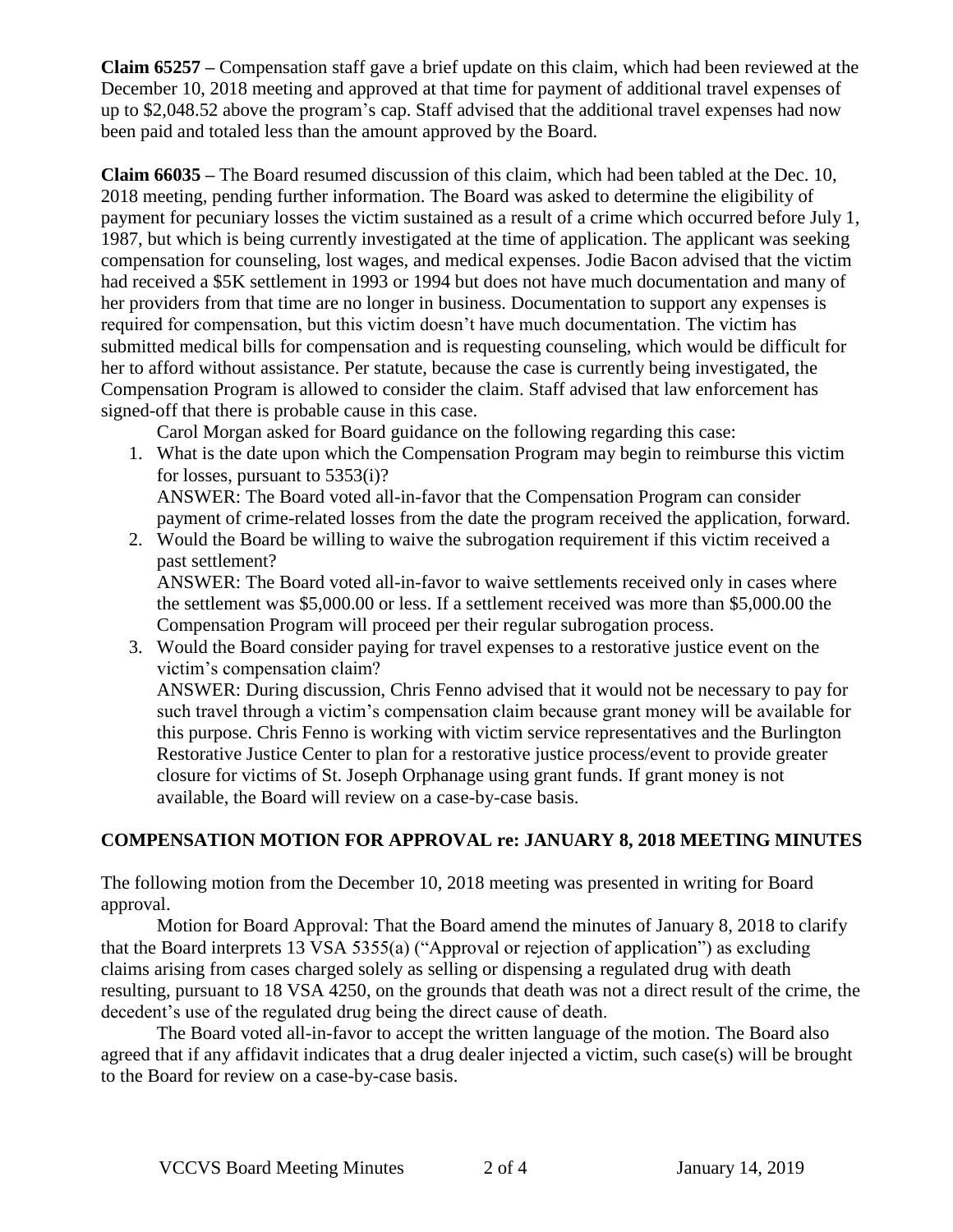#### **COMPENSATION DISCUSSION on VICTIMS of the ST. JOSEPH ORPHANAGE**

The Board first discussed this issue at the December 2018 meeting, at which time further discussion/decision was tabled. Compensation staff had asked the Board for general guidance on claims received from victims of the St. Joseph Orphanage, related to crimes which occurred before July 1, 1987 and that were currently being investigated.

As discussed regarding claim 66035, the Board voted all-in-favor of the following:

- 1. When a victim has been found eligible pursuant to 5353(i), the Compensation Program can consider payment of crime-related losses from the date the program receives the application, forward.
- 2. The Compensation Program will waive settlements received **only** in cases where the settlement was \$5,000.00 **or less**. If a settlement received was **more** than \$5,000.00 the Compensation Program will proceed per the Program's regular subrogation process.
- 3. Chris Fenno is working with victim service representatives and the Burlington Restorative Justice Center to plan for a restorative justice process/event to provide greater closure for victims of St. Joseph Orphanage using grant funds, so that payment for travel to such an event should not need to go through a victim's compensation claim. If grant money is not available, the Board will review such requests on a case-by-case basis.

## **RESTITUTION UNIT REPORT**

Michelle Pelletier reported on the Restitution Unit for December 2018. Collections for December came in below that month's goal, but that is typical for December. However, Michelle advised that \$10,000 was collected between Christmas and New Year's Day, which was amazing. In December, Rutland County generated almost as many Restitution Judgement Orders as Chittenden County, which was also unusual. The Restitution Unit Report was accepted as presented.

#### **FINANCIAL REPORT**

Carol Brochu presented the Financial Report through December 2018. She was happy to report that CCVS had passed an internal state audit recently with a grade of 100%. Going through the audit process helped Carol develop a financial manual of CCVS processes. She reported that receipts into the Center's three special funds were down a bit in December, but that had been expected and is balanced by the increase the special funds experienced in the previous fiscal year. Reviewing her "checkbook" report on Fund Balances, she noted that Actual Cash Balances were healthy and better than in past years.

Carol advised that so far the federal shut-down had not impacted CCVS but if it continued, it could cause problems. The federal agency that reimburses CCVS would be open until Jan.  $18<sup>th</sup>$  so CCVS had until then to issue sub-grant payments, and all subgrantees had been notified that if they missed their deadline, they would not be paid until the next quarter. The Financial Report was accepted as presented.

#### **CENTER UPDATE**

Chris Fenno advised on the situation with the HopeWorks organization, which failed to submit a sustainable plan for services after experiencing a mass staff walk-out in mid-December. Hopeworks has been given 30 days' notice of termination of grant funds by CCVS. Chris advised that she and Gene Nelson were looking at doing an abbreviated Request for Proposals to identify another entity for grant funding in place of Hopeworks.

VCCVS Board Meeting Minutes 3 of 4 January 14, 2019